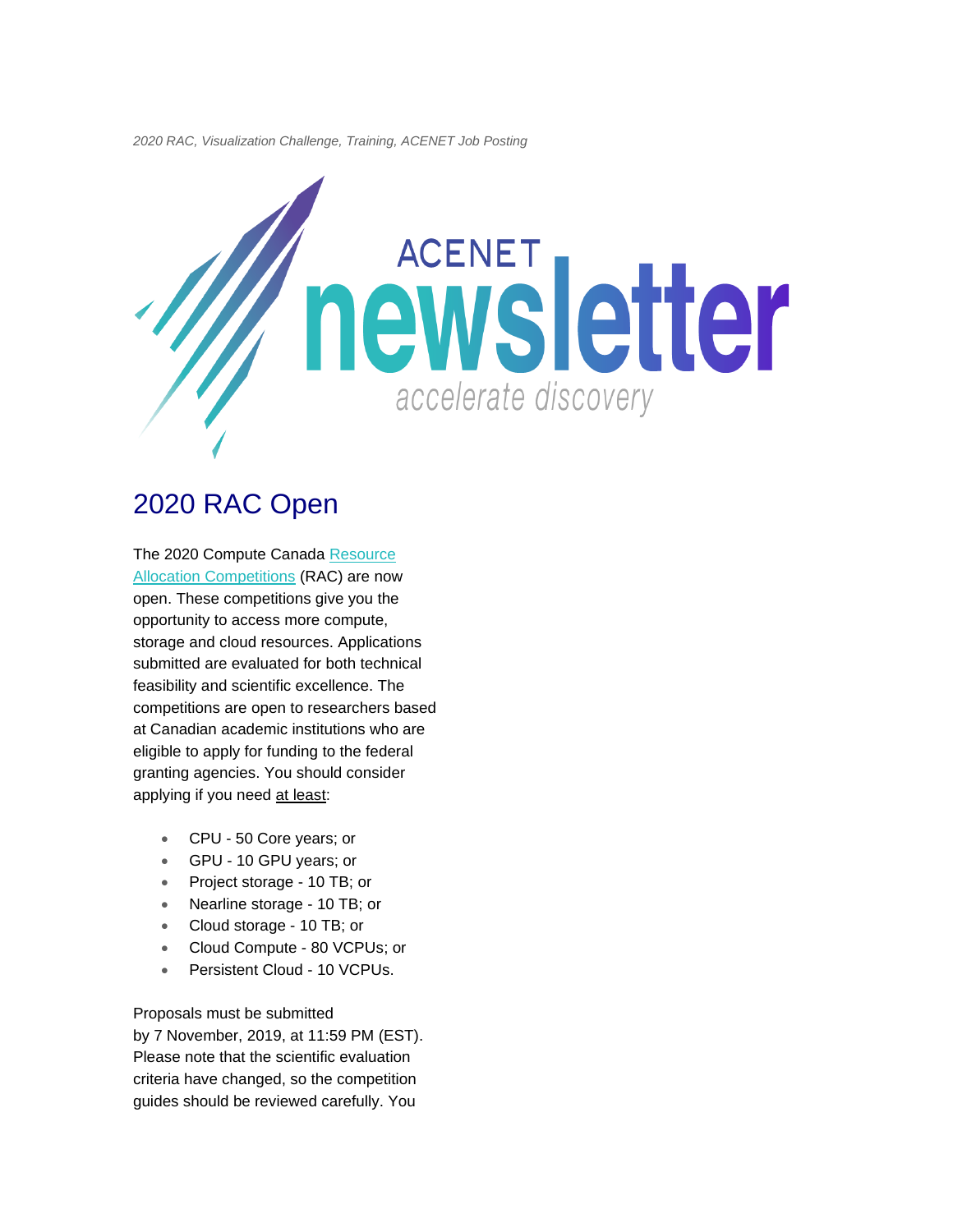can also view [your past resource](https://ccdb.computecanada.ca/me/group_usage)  [usage.](https://ccdb.computecanada.ca/me/group_usage) Q&A sessions will be held on 8 October (English) and 9 October (French). [Details](https://www.computecanada.ca/research-portal/accessing-resources/resource-allocation-competitions/) As always, ACENET staff will be happy to help you and can be reached at [support@ace-net.ca.](mailto:support@ace-net.ca)



## 2019 Visualize This!

Now in its fourth year, the [Compute Canada](https://computecanada.github.io/visualizeThis/)  [Visualize This!](https://computecanada.github.io/visualizeThis/) national challenge celebrates the innovative ways visualization can help researchers explore datasets and answer important scientific questions. It's a way to challenge your creativity, experiment with new visualization tools, and contribute to the growth of data visualization in Canada!

Use your own dataset, or our sample dataset, to build a unique and innovative visualization for our panel of judges to review. Prizes will be awarded to the best submissions.

This year's Challenge is focusing on processing and visualizing large datasets with parallel rendering. Any dataset that is too large to be rendered on a standalone desktop/workstation would qualify for this competition.

The competition is open to anyone affiliated with a Canadian post-secondary institution (college or university), or research organization, in any research area. **Deadline for entries is 20 November**. [More info](https://computecanada.github.io/visualizeThis/)



# Upcoming Webinars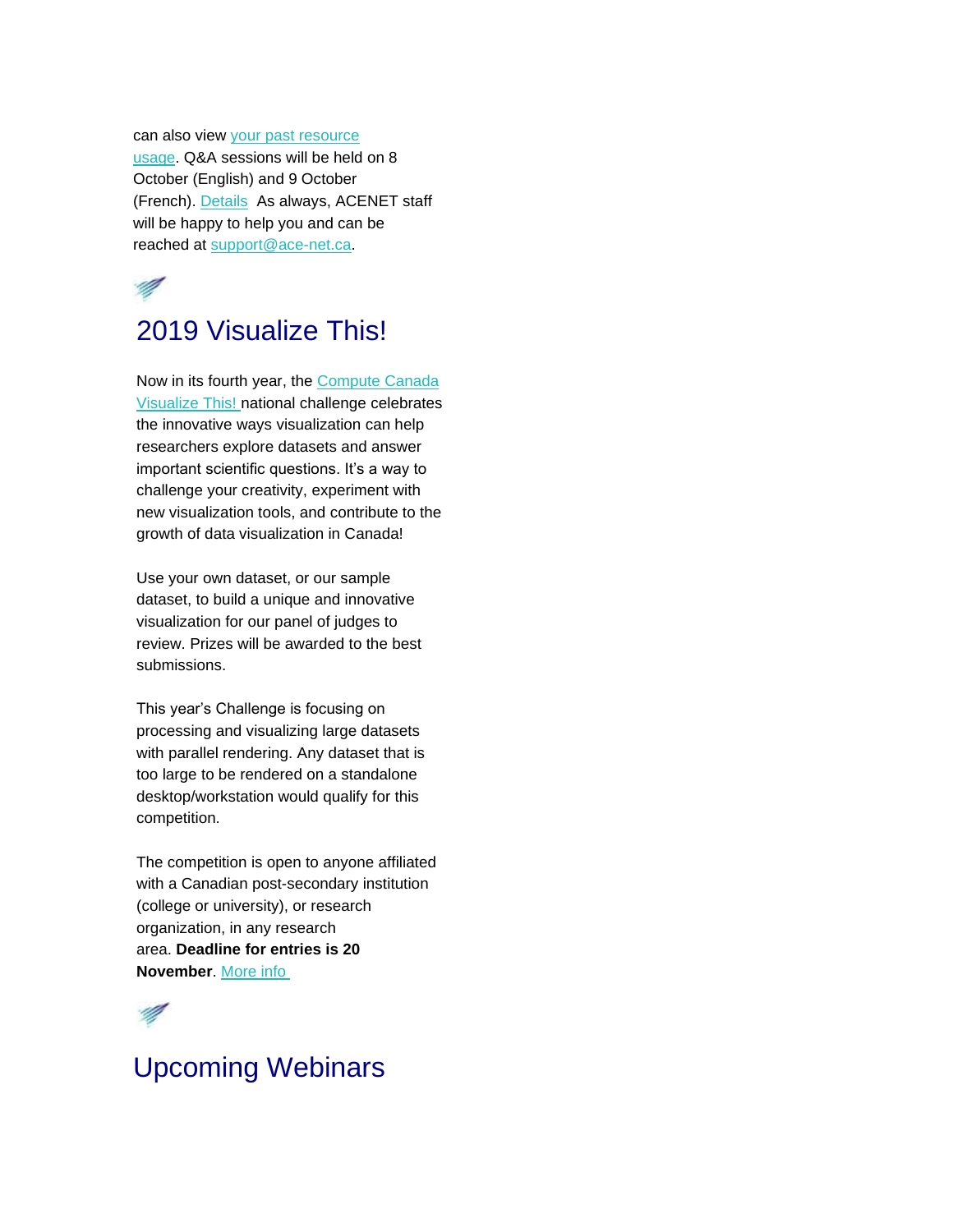**Accelerating Biomedical Chip Design with AI**, 1 October, 3:00-4:00pm Atlantic. Note that this webinar is being offered by NVIDIA at no charge. [Information and register](https://event.on24.com/eventRegistration/EventLobbyServlet?target=reg20.jsp&referrer=https://home.nvidia.com/jira/servicedesk/customer/portal/20/DGEM-228&eventid=2069143&sessionid=1&key=F66D8DED4AF88BD0A21EEE8BEFFC3380®Tag=626373&sourcepage=register&linkId=100000007511794)

**Introduction to scalable computing with Dask in Python**, 9 October, 1:00-2:00pm Atlantic [Information and register](https://www.sharcnet.ca/my/news/calendar)

**Working With the Python DASK Library**, 16 October, 2:00-3:00pm Atlantic [Information and](https://www.eventbrite.ca/e/working-with-the-python-dask-library-registration-71341232547)  [register](https://www.eventbrite.ca/e/working-with-the-python-dask-library-registration-71341232547)

**File Access Control Approaches and Best Practices**, 30 October, 2:00-3:00pm Atlantic [Information and register](https://www.eventbrite.ca/e/file-access-control-approaches-and-best-practices-registration-71341707969)

**Building a Bioinformatics QC Pipeline**, 13 November, 2:00-3:00pm [Information and register](https://www.eventbrite.ca/e/building-a-bioinformatics-qc-pipeline-registration-71341934647)

**Tips & Tools for Mining Twitter Data for Research**, 27 November, 2:00-3:00pm Atlantic [Information and register](https://www.eventbrite.ca/e/tips-tools-for-mining-twitter-data-for-research-registration-60901624398)

**Geospatial Analysis with High Performance Computing (HPC)**, 11 December, 2:00-3:00pm Atlantic [Information and register](https://www.eventbrite.ca/e/geospatial-analysis-with-high-performance-computing-hpc-registration-71342291715)



# Support for New and Experienced Users

#### **Weekly Drop-in at MUN**

[Oliver Stueker,](mailto:oliver.stueker@ace-net.ca) our Research Consultant at MUN, hosts an informal weekly digital research workshop Fridays from 1:00-2:00pm in room C-4011 of the Chemistry-Physics building. This is a chance to hear a short topical presentation and to bring along your questions, challenges, or share your own experiences. If you are new, not so new, or just thinking about how to improve your workflow efficiency through digital research, this is a great opportunity to connect with others.

#### **RBarMUN**

RBar is a weekly scientific programming study group held on Mondays, where R issues are tackled in a cooperative group setting. People from all disciplines, experience and skill levels are welcome, including undergraduates, graduates, faculty and researchers. *Note that the start time and location can vary. Be sure to check the website for up to date information.* [More info](https://daniellequinn.github.io/RBarMUN/)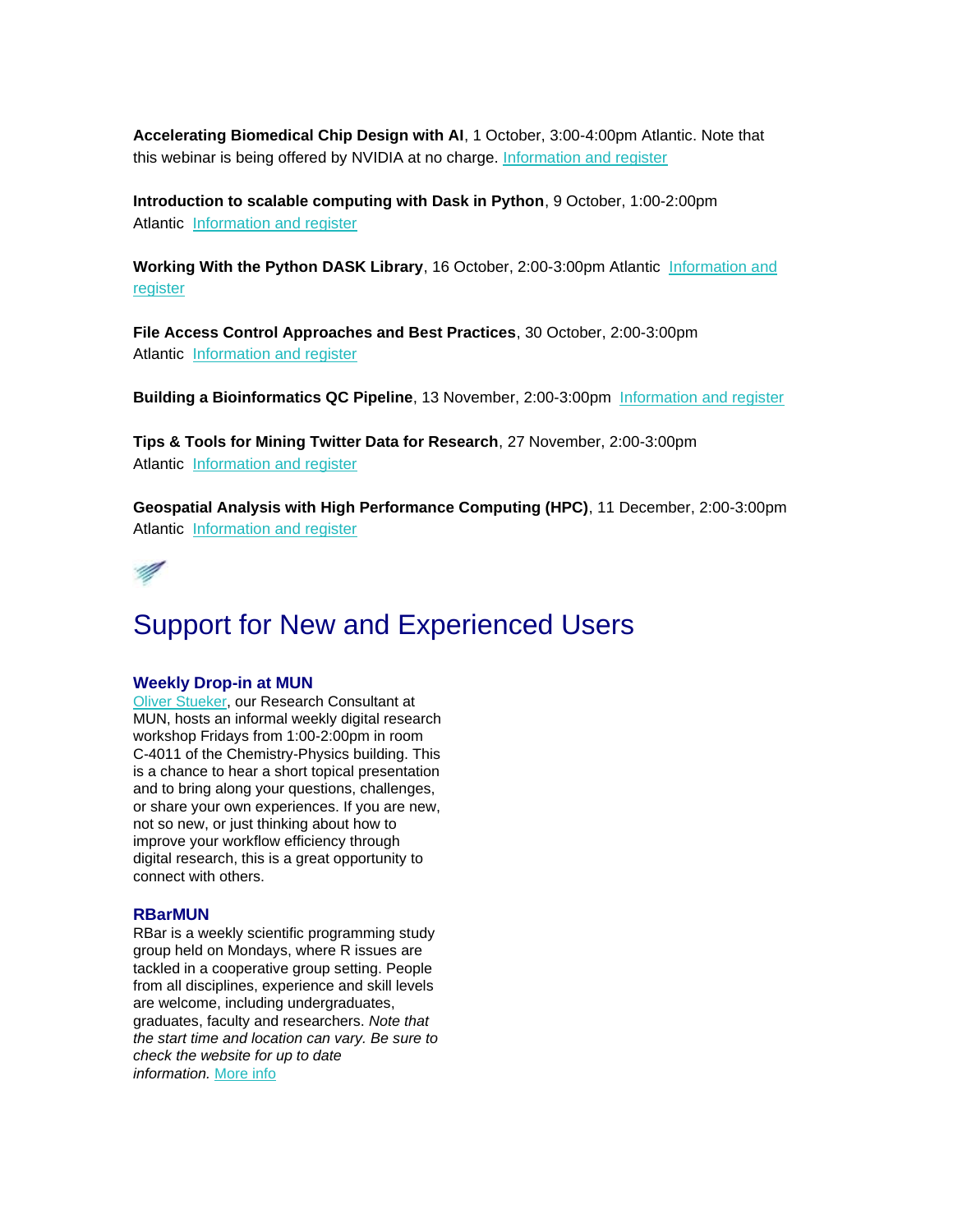

#### **ACENET Office Hours at St. FX**

Our Research Consultant at St. FX, [Gurpreet](mailto:gurpreet.matharoo@ace-net.ca)  [Matharoo,](mailto:gurpreet.matharoo@ace-net.ca) is available for in-person consultations on Tuesdays, Wednesdays and Fridays from 12:00-1:00pm in his office, Room 1021, Physical Sciences Complex (PSC). Drop by if you're a current user with questions or difficulties, or would just like to learn more about how digital research might help you with complex modelling, handling terabytes of data, or creating new tools or platforms in the cloud.

#### **PyBaR**

PyBaR is an informal co-working group organized by MERIDIAN, which provides students and researchers at Dalhousie with a space to discuss data analysis problems and computational challenges related to their research. PyBaR focuses on (but is not limited to) the programming languages Python and R, and is open to students and researchers at all levels and from all scientific fields. Bring your problems, or just come to network or help. Fridays, 3:30-4:30pm, Dalhousie U-Club Bar. [More info](https://meridian.cs.dal.ca/pybar/) 

## Research Consultant in HSS Needed!

ACENET is looking for a Research Consultant in Humanities & Social Sciences (HSS) to join our team! This person will work with researchers in Atlantic Canada and nationally, providing expertise, digital research support, liaison, and developing and delivering training sessions. They will also work with the Compute Canada national HSS team to create a vision of coordinated digital research support and to design programs for the community. The position is located at St. FX University in Antigonish, NS. **Closing date to apply is 1:00pm Atlantic on 8 October**. [More info](https://www2.mystfx.ca/hr/sites/mystfx.ca.hr/files/ACENET%20HSS%20job%20ad.pdf)



## National Consultations Happening

As many of you know, following the end of our current funding cycle in March 2022, the Compute Canada project will become part of a larger federal digital research infrastructure program under the auspices of Innovation, Science and Economic Development (ISED). A new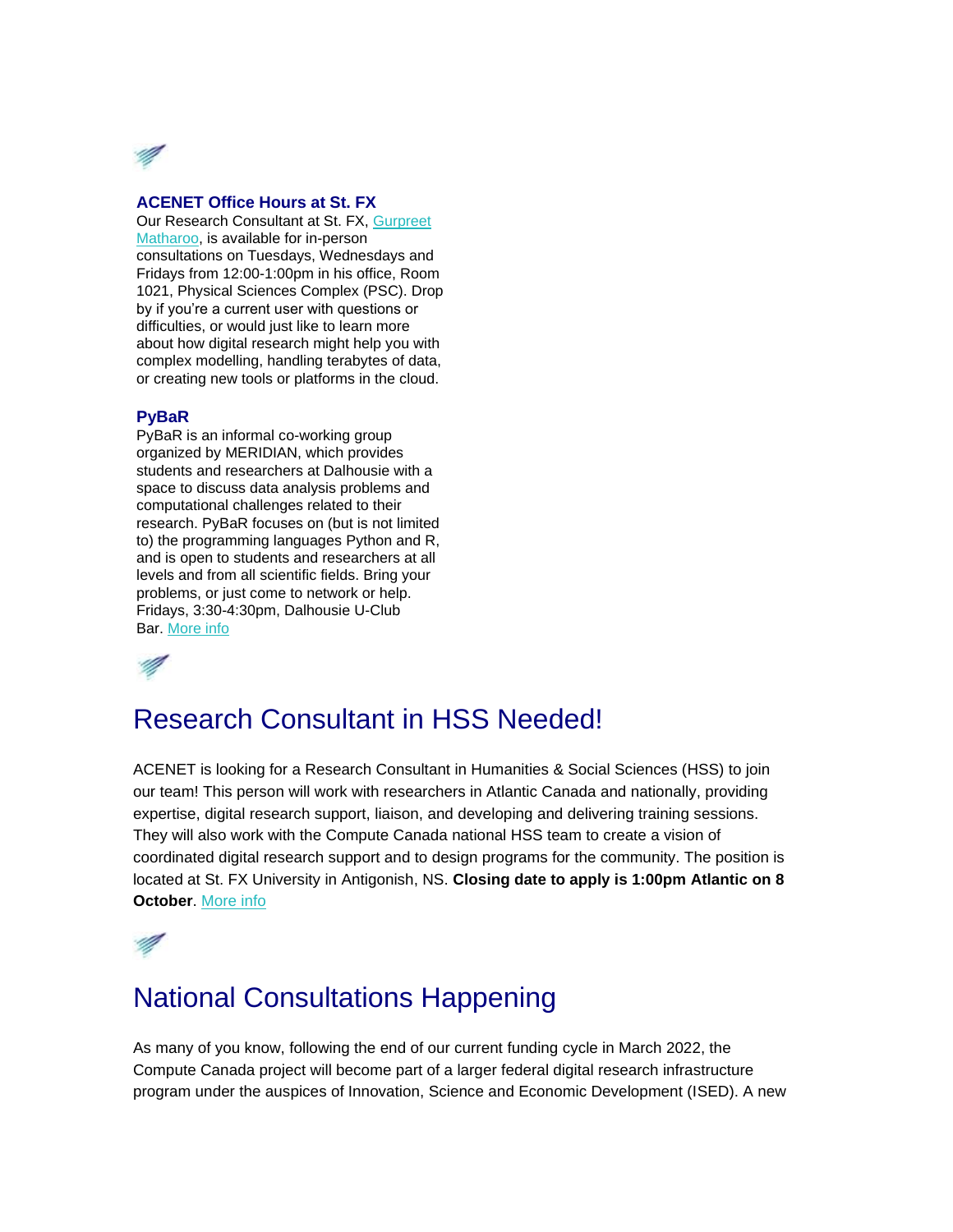not-for-profit organization, with an expanded mandate that includes research data management, advanced research computing and research software, is in the process of being created to coordinate funding and strategic directions for national activities. An interim Applicant Board and several key interim positions are now in place.

The Applicant Board will be conducting researcher and stakeholder consultations across the country to address a number of outstanding governance issues prior to the establishment of the inaugural board for the new organization in early 2020. These consultations are the next step towards implementation of the Digital Research Infrastructure (DRI) Contribution program with approved funding from the federal Minister of Science of up to \$375 million.

Researchers and stakeholders are invited to the session taking place in Halifax on **3 October from 9:30am-12:00pm**. The location, once determined, will be posted at [http://engagedri.ca/.](http://engagedri.ca/) If you are unable to make it in person, you can provide comments to [info@engagedri.ca.](mailto:info@engagedri.ca)



### **Events**

### **CANARIE 2019 National Summit**

*1-2 October, Montreal*

Today's focus on cybersecurity inundates organizations and individuals alike. Keeping track of the latest threats, understanding the role governments, institutions and individuals play, and deciphering conflicting information on how to protect critical infrastructures, personal information, and strategic assets is a challenge — but don't despair! The 2019 CANARIE Summit will break down these issues and challenge what we think it takes to stay secure. [More info](https://www.canarie.ca/canarie-summit/)

### **DEFSEC 2019**

*1-3 October, Halifax*

DEFSEC Atlantic is a major networking opportunity for the Aerospace, Defence and Security industries – the second largest of its kind in Canada. Focused on showcasing Atlantic Canadian opportunities, the show's worldwide reach creates partnership potential for all attendees. Incorporating elements of both a trade show and a defence procurement conference, it provides access to "the right